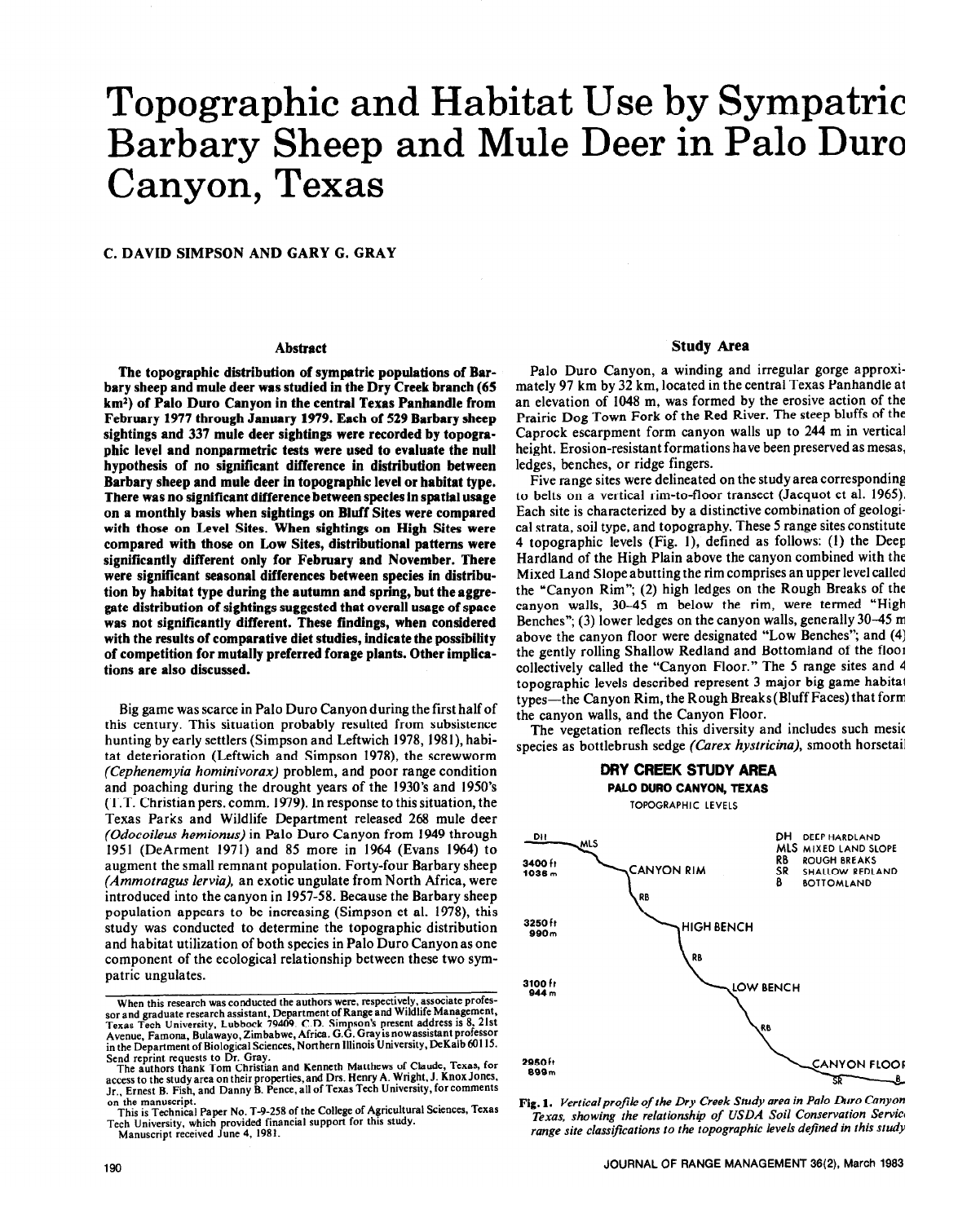*(Equisetum laevigatum)* and cottonwoods *(Populus deltoides),*  along stream beds on the canyon floor, as well as typical shortgrass prairie and semiarid plants. Wright (1978) traced the development of the flora of this region, and Rowell (1967) inventoried the vegetation of the Texas Panhandle and South Plains. Hampy (1978) surveyed plants on the Dry Creek study area (34° 58'N, 101° 31'W) which is situated along the northern canyon rim, 39 km southeast of Amarillo, in Armstrong County.  $\leq 0.05$ .

# **Methods Results**

A field and adjacent pasture which abut the canyon rim were observed from a blind for 1 hour beginning at sunrise each field day, after which a standard observation route (SOR) was hiked following the northern canyon rim along an east to west arc. Search observations were made with  $8 \times 40$ -mm binoculars from fixed points on the rim and ridge fingers that provided good visibility of adjacent ridge fingers, bluff faces, and the canyon floor.

For each sighting of Barbary sheep or mule deer, the topographic level was recorded. Sightings for the 2 field years were combined on a monthly basis and then arranged in a series of  $2 \times 4$ contingency tables-ungulate species versus topographic levelsand examined for monthly, seasonal, and overall differences. Contingency tables were recast as two series of  $2 \times 2$  tables in which sightings on High Sites (Canyon Rim and High Benches) were examined in relation to Low Sites (Low Benches and Canyon Floor), and sightings on Bluff Sites (High Benches and Low Benches) were compared with Level Sites (Canyon Rim and Canyon Floor). The data were then evaluated in terms of the 3 big game habitats present (Canyon Rim, Rough Breaks, and Canyon Floor) to determine Barbary sheep and mule deer habitat preferences on a seasonal basis.

Chi-square tests (Siegel 1956) were used to evaluate null hypotheses (H,) of no significant difference between Barbary sheep and mule deer topographic distribution and seasonal habitat preference. The Fisher Exact Probability test (Siegel 1956) was used in a few cases where mule deer sample sixes were very small; and was used with the knowledge of Sokal and Rohlf's (1969:589) cautionary comment that this test was originally designed for a Model 111 test of independence in which both marginal totals are fixed by the experiment. The null hypotheses were rejected for values of  $\hat{\alpha}$ .

Direct observations from the blind and SOR occupied 1246 hours on 271 fielddays from February 1977 through January 1979, and produced a total of 529 Barbary sheep sightings and 337 mule deer sightings. Analyses of monthly interactions of the 2 ungulate species with the 4 topographic levels were not possible because more than 20% of the cells in all monthly contingency tables had expected frequencies less than  $5$  (Siegel 1956:178).

The seasonal interaction of these ungulates with topographic levels showed that topographic distribution was significantly different  $(p = 0.016)$  during the spring (April, May, and June). Barbary sheep ( $N = 188$  sightings) utilized all levels, except the Canyon Floor (3.7%), about equally during the spring, whereas mule deer ( $N = 44$  sightings) were seen most often (86.4%) on the benches of the canyon walls.

There was no difference between species ( $p = 0.83$ ) in topographic level selection during the summer (July, August, and September). Barbary sheep (80.7% of 88 sightings) and mule deer (79.8% of 109 sightings) were both concentrated on benches (the Rough Breaks) of the canyon walls.

During the autumn (October, November, and December), Barbary sheep were sighted most frequently on the benches of the canyon walls (75.7% of 74 sightings) while mule deer spatial utilization was concentrated on the High Sites (i.e., the Canyon Rim or High Benches, 69.4% of 73 sightings). This difference was signifi-

| Month     | Topographic site      | Barbary sheep                 | Mule deer            | Statistical test <sup>1</sup> | p <sup>l</sup> |
|-----------|-----------------------|-------------------------------|----------------------|-------------------------------|----------------|
| January   | Bluff<br>Level        | 16<br>5                       | 5<br>0               | <b>FEP</b>                    | $>0.30$ ns     |
| February  | Bluff<br>Level        | 27<br>19                      | 22<br>24             | $\chi^2$                      | $>0.30$ ns     |
| March     | <b>Bluff</b><br>Level | 52<br>60                      | 22<br>38             | $\chi^2$                      | $>0.30$ ns     |
| April     | <b>Bluff</b><br>Level | 47<br>41                      | 8<br>4               | $\chi^2$                      | $>0.50$ ns     |
| May       | <b>Bluff</b><br>Level | 37<br>22                      | 5<br>$\bf{0}$        | <b>FEP</b>                    | $>0.10$ ns     |
| June      | <b>Bluff</b><br>Level | 34                            | 17<br>$\overline{2}$ | $\chi^2$                      | $>0.60$ ns     |
| July      | Bluff<br>Level        | 33<br>5                       | 32<br>12             | $\chi^2$                      | $>0.10$ ns     |
| August    | Bluff<br>Level        | 20<br>5                       | 33<br>6              | $\chi^2$                      | $>0.80$ ns     |
| September | <b>Bluff</b><br>Level | 21<br>4                       | 22<br>4              | $\chi^2$                      | $>0.70$ ns     |
| October   | <b>Bluff</b><br>Level | 18<br>9                       | 23<br>13             | $\chi^2$                      | $>0.90$ ns     |
| November  | <b>Bluff</b><br>Level | 17<br>$\overline{\mathbf{3}}$ | 8<br>5               | $\chi^2$                      | $>0.20$ ns     |
| December  | Bluff<br>Level        | 21<br>6                       | 13<br>$\mathbf{11}$  | $\chi^2$                      | >0.10          |

Table 1. Monthly distributions of Barbary sheep and mule deer sightings in Palo Duro Canyon, Texas, showing no significant differences  $(p > 0.05)$ between these species in comparative spatial usage of Bluff as compared with Level topographic sites.

 $Key: FEP = Fisher Exact Probability;  $\chi^2$  chi-square; ns = not statistically significant at the probability level indicated.$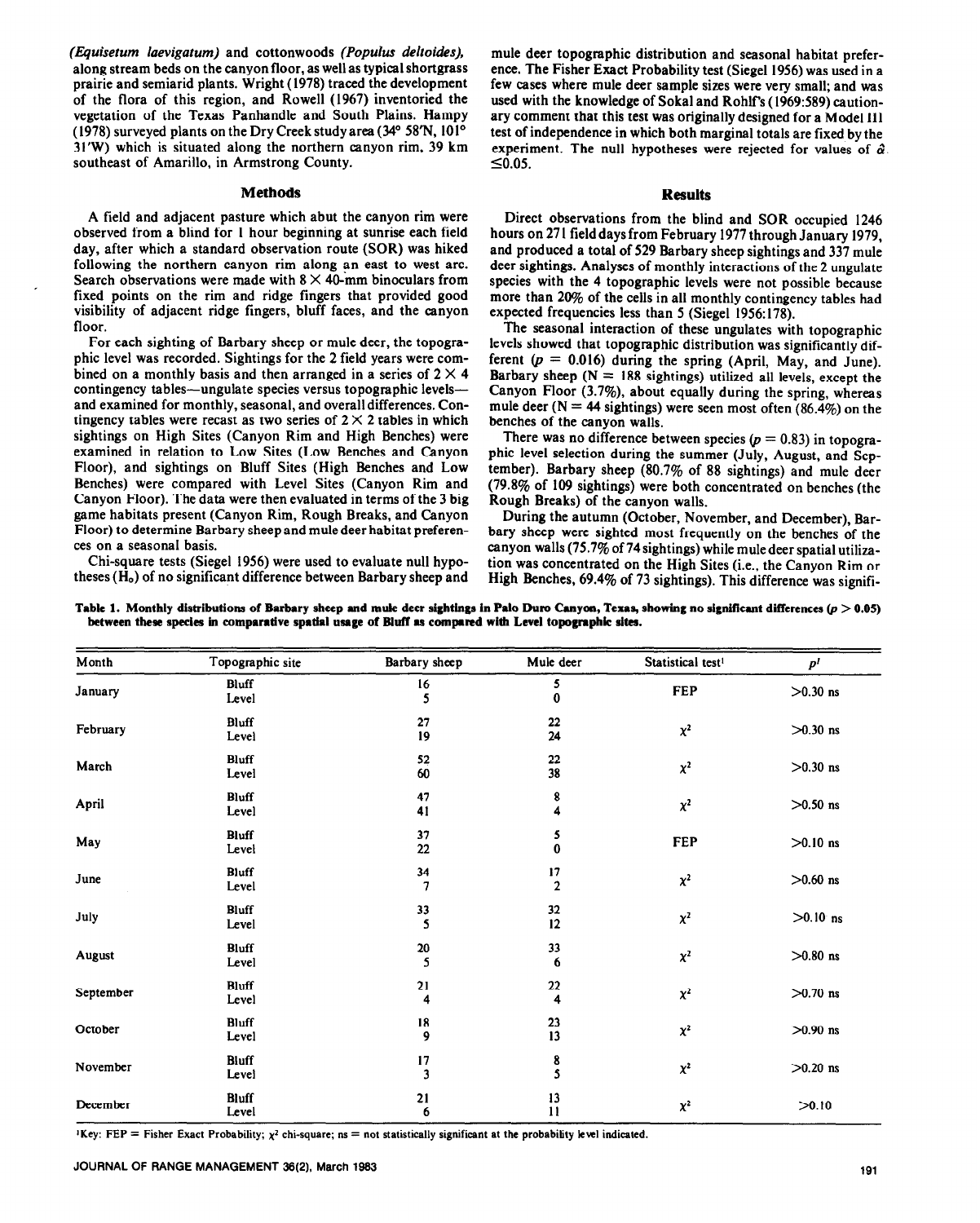cant ( $p = 0.008$ ).

Through the winter months (January, February, and March), Barbary sheep (44.1% of 179 sightings) and mule deer (53.2% of II I sightings) both utilized the Canyon Rim to a greater extent than other levels. Barbary sheep were also frequently seen on Low Benches (30.2%) during this season, but secondary mule deer spatial usage was greater on High Benches (28.8%) so the difference between species in winter topographic distribution was significant ( $p = 0.047$ ).

To examine interactions on a monthly basis, contingency tables were recast-Barbary sheep and mule deer versus Bluff Sites (or Rough Breaks, i.e. High Benches and Low Benches) and Level Sites (Canyon Rim and Canyon Floor), and the 2 species versus High Sites (Canyon Rim and High Benches) and Low Sites (Low Benches and Canyon Floor). Analyses of these interactions showed that there was no difference  $(p>0.147)$  in Barbary sheep sheep-mule deer versus Bluff Site-Level Site interaction for any month (Table 1). The ungulate species versus High Site-Low interaction indicated significant differences in topographic usage for only 2 months (Table 2). During February, Barbary sheep sightings  $(N = 46)$  were equally divided between High and Low Sites, whereas 80.4% of 46 mule deer sightings were from High Sites  $(p =$ 0.007). In November, 65% of Barbary sheep sightings ( $N = 20$ ) were from Low Sites while 76.9% of mule deer sightings ( $N = 13$ ) were from High Sites ( $p = 0.047$ ). Totals for interactions of both species with all 4 topographic levels suggested no overall difference in spatial usage between Barbary sheep and mule deer  $(p>0.05)$ (Table 3).

The data were then recast as  $42 \times 3$  contingency tables in which sightings of Barbary sheep and mule deer were tabulated by big game habitat type on a seasonal basis. Over half of all Barbary sheep groups were sighted on the Rough Breaks (Bluff Faces) in every season, and most mule deer groups were also seen in this habitat during 3 of the 4 seasons (Table 4). A chi-square test suggested that the distribution of Barbary sheep and mule deer among the 3 habitat types was significantly different in the spring and fall  $(p<0.01)$ , but not during the summer or winter  $(p>0.30)$ . There was no overall difference between Barbary sheep and mule deer when seasonal data were combined  $(p>0.50)$ .

## **Discussion**

DeArment (1971) observed that Barbary sheep showed a pronounced preference for the roughest and most precipitous terrain of the canyon and caprock almost inaccessible to humans, and that they easily negotiated sheer naked cliffs which usually constitute the break between upper and lower canyon terraces. Dickinson and Simpson (1980) reported that "slope" sites were preferred during spring and autumn seasons by Barbary sheep in southeastern New Mexico and were used extensively for bedding, whereas "bottom" sites were used mainly for feeding. Hampy (1978) found 24.5% of the Barbary sheep he sighted in Palo Duro Canyon in the summers (June through October) of 1976 and 1977 on the Canyon Rim, 71.5% on the Rough Breaks of the canyon walls, and 4% on the Canyon Floor. The preponderance of Barbary sheep sightings during this study were also from the Rough Breaks **or bluffs** which form the canyon walls (Table 4).

Anthony and Smith (1977) found that the distribution of mule deer in the San Cayetano Mountains of southeastern Arizona was not precisely determined by altitude or vegetation, and there were seasonal changes in use of various slope exposures and altitudes. Mule deer in the DOS Cabezas Mountains used all 3 altitudinalvegetational zones during at least part of this 21/2-year (Anthony and Smith 1977). Approximately 50% of 11,58 I mule deer observations by Mackie (1970) in the. Missouri River breaks of northcentral Montana were on slopes greater than  $11^{\circ}$ . Only 7.9% were seen on slopes greater than 36', and few animals were observed on

Table 2. Monthly distributions of Barbary sheep and mule deer sightings in Palo Duro Canyon, Texas, showing significant differences (p<0.05) between **these species in comparative spatial usage of High as compared with Low topographic sites for only 2 months of the year.** 

| Month     | Topographic site | Barbary sheep       | Mule deer                     | Statistical test <sup>1</sup> | p <sup>1</sup> |
|-----------|------------------|---------------------|-------------------------------|-------------------------------|----------------|
| January   | High<br>Low      | 13<br>8             | $\frac{2}{3}$                 | FEP                           | $>0.20$ ns     |
| February  | High<br>Low      | 23<br>23            | 37<br>9                       | $\chi^2$                      | $< 0.02*$      |
| March     | High<br>Low      | 84<br>28            | 52<br>8                       | $\chi^2$                      | $>0.10$ ns     |
| April     | High<br>Low      | 60<br>28            | $12 \text{ }$<br>8            | $\chi^2$                      | $>0.50$ ns     |
| May       | High<br>Low      | 33<br>26            | 1<br>4                        | FEP                           | $>0.10$ ns     |
| June      | High<br>Low      | 22<br>19            | 8<br>$\mathbf{11}$<br>÷.      | $\chi^2$                      | $>0.50$ ns     |
| July      | High<br>Low      | 12<br>26            | 18<br>26                      | $\chi^2$                      | $>0.50$ ns     |
| August    | High<br>Low      | 12<br>13            | 16<br>23                      | $\chi^2$                      | $>0.70$ ns     |
| September | High<br>Low      | $\mathbf{11}$<br>14 | 13<br>13                      | $\chi^2$                      | $>0.80$ ns     |
| October   | High<br>Low      | 13<br>14            | 24<br>12                      | $\chi^2$                      | $>0.20$ ns     |
| November  | High<br>Low      | 7<br>13             | 10<br>$\overline{\mathbf{4}}$ | $\chi^2$                      | $< 0.05*$      |
| December  | High<br>Low      | 15<br>12            | 16<br>$\bf 8$                 | $\chi^2$                      | $>0.50$ ns     |

 $Key: FEP = Fisher Exact Probability;  $\chi^2 = \text{chi-square; as} = \text{not statistically significant at the probability level indicated; * = statistically significant at the probability level.$$ **indicated.**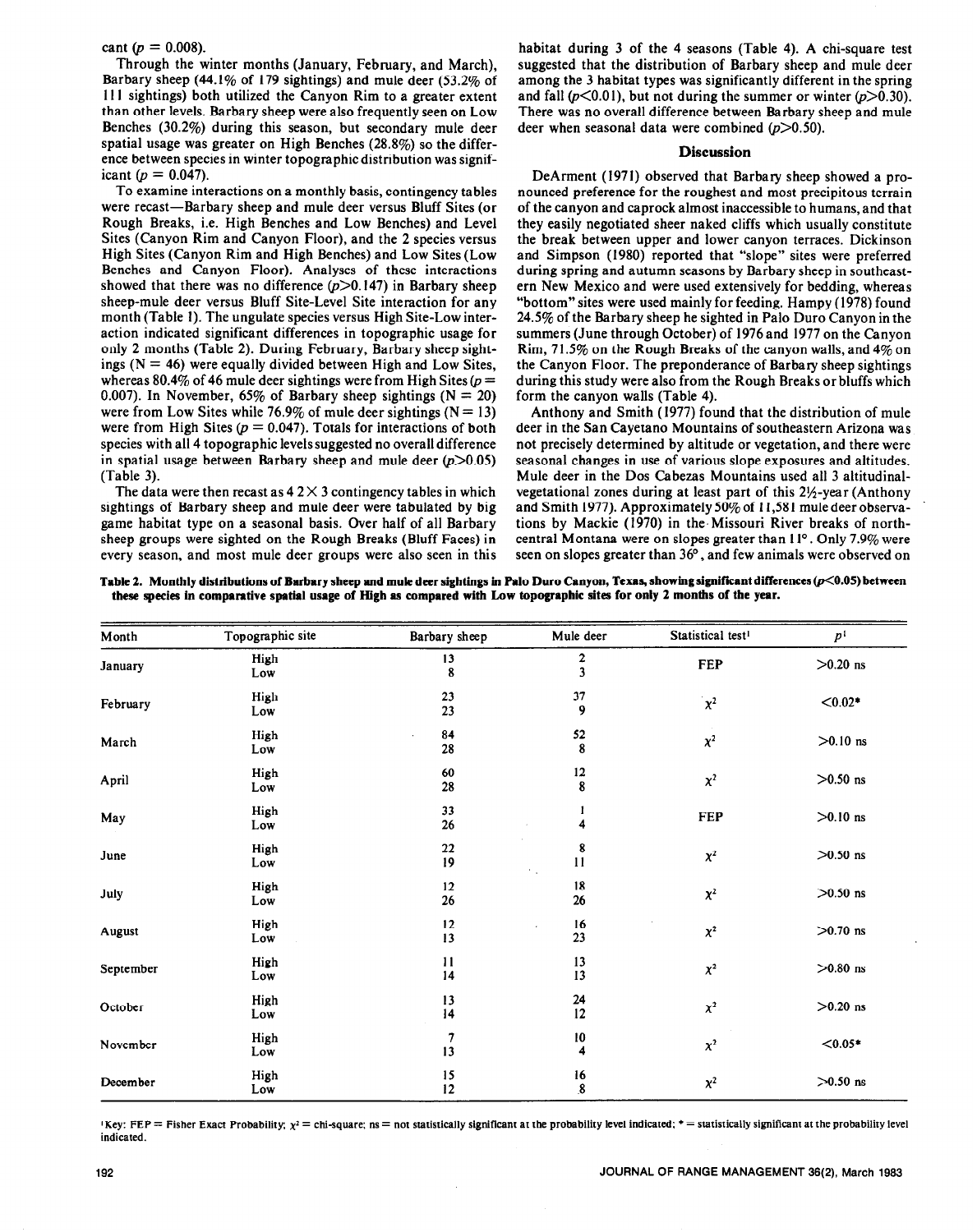**Table 3. Distributions of Barbary sheep and muie deer by topographic level in Palo Duro Canyon, Texas, indicate no significant overall difference**   $(p > 0.50)$  between species.

|                   |          | Barbary sheep |             |          | Mule deer |             |
|-------------------|----------|---------------|-------------|----------|-----------|-------------|
| Topographic level | Observed | Expected      | % sightings | Observed | Expected  | % sightings |
| Canyon rim        | 163      | 164.93        | 30.81       | 107      | 105.07    | 31.75       |
| High benches      | 142      | 149.05        | 26.84       | 102      | 94.95     | 30.27       |
| Low benches       | 201      | 193.64        | 38.00       | 116      | 123.36    | 34.42       |
| Canyon floor      | 23       | 21.38         | 4.35        | 12       | 13.62     | 3.56        |
| Totals            | 529      | 529           | 100.00      | 337      | 337       | 100.00      |

slopes steeper than 45'. However, Mearns (1907) clearly indicates that mule deer are capable of traversing the steepest canyon wall country.

Kerr (1979) commented that mule deer are primarily associated with forest, woodland, or brushland areas, and reasoned that this is probably due to their need to remain close to visual or escape cover. Where vegetation does not provide sufficient cover, habitat needs will only be met if topographic cover replaces or supplements limited vegetative cover (Severson and Carter 1978). Mule deer almost certainly depend upon the Rough Breaks of bluff faces for topographic and escape cover in those parts of Palo Duro Canyon where this requirement is not met by mesquite (Prosopis glandu*loss),* juniper *(Juniperus* spp.), or sand shinnery oak *(Quercus havardii)* vegetation or by an extensive amount of topographic relief in the Mixed Land Slope zone above the canyon rim. Thus a minimum of 44% of all mule deer groups were sighted on the Rough Breaks in any season during this study, and nearly 65% of the aggregated sightings were from this habitat (Table 4). It should be noted, however, that the benches on bluff faces form relatively level ledges or terraces on the canyon walls. We rarely saw mule deer attempt to directly negotiate the most precipitous bluff faces, as Barbary sheep frequently did.

The data from this study indicate that Barbary sheep and mule deer utilize the same topographic levels and habitat types throughout the year. Further, their distribution are not significantly different for most months and when considered on an annual basis, although there are marked differences during some seasons. Thus the physical proximity of these 2 species in Palo Duro Canyon subjects them to ecological relations that may affect other aspects of their biology.

One component of the ecological relationship between Barbary sheep and mule deer is the possibility of competition for space.

Barbary sheep and mule deer were rarely seen close to each other except during the winter months. In this season both species were attracted to supplemental food sources provided **by** fields of winter wheat *(Triticum uestivum)* adjacent to the canyon rim. The few observed instances of interspecific aggression indicated that Barbary sheep are behaviorally dominant and occasionally chase mule deer short distances. Such interactions were infrequent and of little apparent consequence to either species.

Another important consideration is the dietary relationship of the 2 ungulates. Barbary sheep eat a wide variety of plants and are apparently limited only by geographic and seasonal availability of forage (Krysl et al. 1980, Simpson et al. i980), but mule deer exhibit rather narrow forage utilization patterns throughout the southwestern United States (Kufeld et al. 1973, Krysl 1979). Additionally, diets of Barbary sheep and mule deer are similar in Palo Duro Canyon, Texas (Krysi et al. 1980) and Largo Canyon, New Mexico (Bird and Upham 1980) as revealed by similarity indices. Thus mule deer are at a potential competitive disadvantage in Palo Duro Canyon and other areas where the 2 species are sympatric.

A third consideration is eiaeophorosis, which has been documented in both ungulates from Palo Duro Canyon (Gray 1980, Pence and Gray 198 I). Lesions on the heads of some Barbary sheep are so extensive that hunters consider them unsuitable for trophy mounts. Hibler and Adcock (197 1:266) speculate that deer are the normal definitive hosts for the arterial nematode *Ekzeophoru schneideri,* and the absence of gross pathologic lesions associated with elaeophorosis in deer supports this view. Because of the economic importance of Barbary sheep hunting to some ranchers (Schreiner 1968. Christian 1980), the impact of this disease should be considered in Barbary sheep population management in areas where mule deer numbers are moderate to high.

Topographic distribution and habitat utilization patterns of

|                |             |     | Big game habitat type |     |              |                |                |               |
|----------------|-------------|-----|-----------------------|-----|--------------|----------------|----------------|---------------|
|                | Sample size |     | Canyon Rim            |     | Rough Breaks |                | Canyon Floor   |               |
| Season species | N           | N   | %                     | N   | $\%$         | N              | $\%$           | $\chi^2$ test |
| Winter         |             |     |                       |     |              |                |                |               |
| Barbary sheep  | 179         | 79  | 44.1                  | 95  | 53.1         |                | 2.8            |               |
| Mule deer      | 111         | 59  | 53.2                  | 49  | 44.1         | $\frac{5}{3}$  | 2,7            | $p > 0.30$ ns |
| Spring         |             |     |                       |     |              |                |                |               |
| Barbary sheep  | 188         | 63  | 33.5                  | 118 | 62.8         | 7              | 3.7            |               |
| Mule deer      | 44          | 4   | 9.1                   | 38  | 86.4         | $\overline{2}$ | 4.5            | $p < 0.01*$   |
| Summer         |             |     |                       |     |              |                |                |               |
| Barbary sheep  | 88          | 9   | 10.2                  | 74  | 84.1         | 5              |                |               |
| Mule deer      | 109         | 16  | 14.7                  | 87  | 79.8         | 6              | $5.7$<br>$5.5$ | $p > 0.30$ ns |
| Autumn         |             |     |                       |     |              |                |                |               |
| Barbary sheep  | 74          | 12  | 16.2                  | 56  | 75.7         | 6              | 8.1            | $p < 0.01*$   |
| Mule deer      | 73          | 28  | 38.3                  | 44  | 60.3         |                | 1.4            |               |
| Overall        |             |     |                       |     |              |                |                |               |
| Barbary sheep  | 529         | 163 | 30.8                  | 343 | 64.8         | 23             | 4.3            |               |
| Mule deer      | 337         | 107 | 31.8                  | 218 | 64.7         | 12             | 3.3            | $p > 0.50$ ns |

Table 4. Seasonal distributions of Barbary sheep and mule deer sightings over 3 big game habitat types in Palo Duro Canyon, Texas, showing significant differences during spring and autumn seasons but no overall annual difference ( $\chi^2$  test  $p > 0.50$ ).